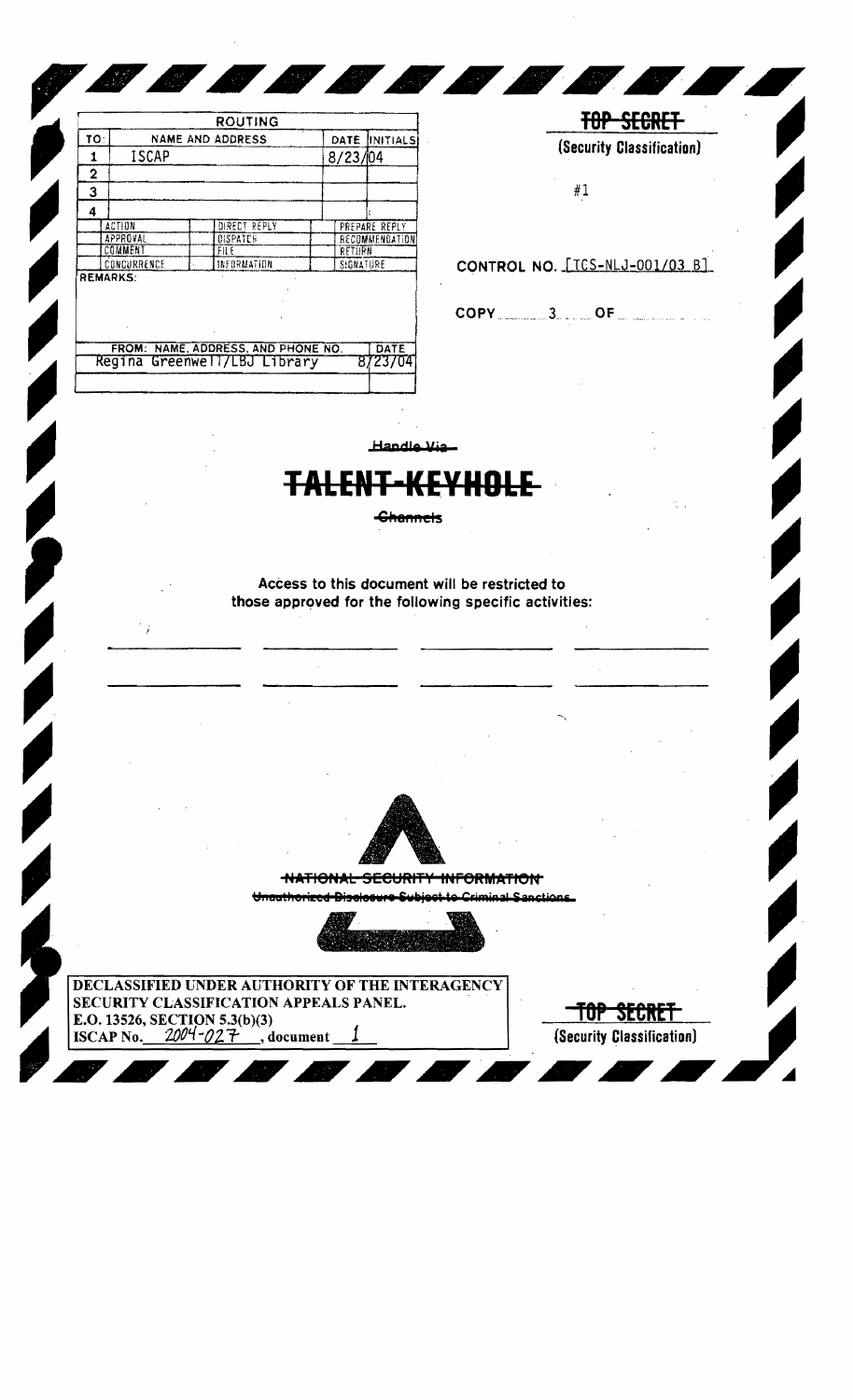|  | TOP SECRET - CONTAINS SIGINT AND KEYHOLE MATERIAL |
|--|---------------------------------------------------|
|--|---------------------------------------------------|

*,t-./.?* 

<sup>1</sup>--------------------------------------------------------

| 1 |  |
|---|--|
|   |  |

THE PRESIDENT'S DAILY BRIEF 1 OCTOBER 1968

""'1 , ••

 $``$ f $``$   $\alpha$  . '.'

 $\mathbb{R}^2$ 

LBJ LIBRARY Mandatory Review Case # Nijs5-1361xAP Appeal Document  $#$  |

1. Mexico Troops withdrew from the National University \yesterday, but the students are still in a defiant mood. Another rally is scheduled for tomorrow.

Portion identified as unresponsive to appeal

STAR DE VALLE DE LA VISION DE L'ARCHER DE LA DISPOSICIÓ DE L'ARCHE PER L'ARCHE DE L'ARCHE D'ANNAISSE PROPERTY<br>L'ARCHE DE LE GRANDE PER L'ARCHER LE LE DISPOSICIÓ DE L'ARCHE DE L'ARCHE D'ARCHE D'ARCHE D'ARCHE DE L'ARCHE DE

 $--\frac{1}{2}$  , we can expect the contribution of the contribution of the contribution of the contribution of the contribution of the contribution of the contribution of the contribution of the contribution of the contributi

TOP SECRET CONTAINS SIGINT AND KEYHOLE MATERIAL